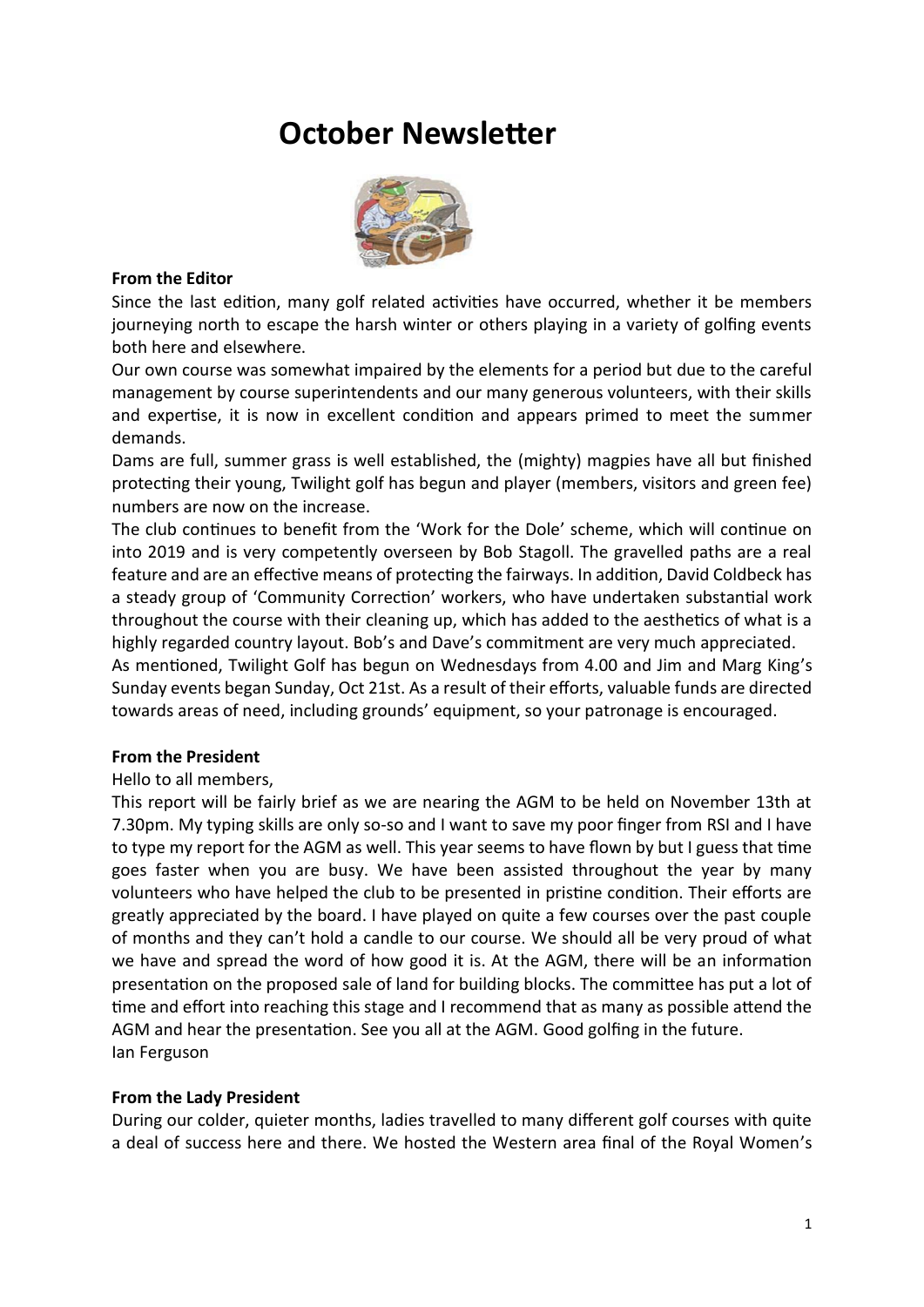Hospital event with 60 or so playing and enjoying our course. The top two pairs are playing off in Melbourne.

The ASAA day followed quickly and we ladies catered for afternoon tea, and several assisted on the course also, to help make this a resounding success. We have welcomed Katrina Schneider onto our staff and I have enjoyed working with her- she has some fresh ideas and should be an asset to our club.

We ran a colourful fun golf "PINK" day-raising funds for Breast Cancer Trials and approx \$1450 was raised. November is around the corner with a busy run of events. Hopefully, it will run smoothly as we trial our Rose Bowl and Melbourne Cup events together. The ladies work very hard catering for these two events then the tournament later in November.

Good Golfing Gerri Griffin



## **Lady Captain's Report**

The Ladies' year to date has typically been busy, with significant numbers playing throughout in all of the major events, including pennant. Unfortunately, August became too wet, so many ventured across to Grampians and we were grateful that they only charged us half green fees. Notable events still to come include Rose Bowl, the Melbourne Cup Day and of course, our tournament, so plenty for all to be involved in.

As usual, se have many ladies travelling far and wide in search of golf and fun. Thank you for supporting other clubs and there have been many winners out there, so well done and congratulations to your all.

Many thanks to my committee members for all their hard work. It was Robyn, Enid and Kerryn's first year in office and most has run smoothly. Di, our handicapper, has everything under control and with us now handicapping 9 hole card, I believe this has been of benefit for all.

A special mention to Ath, Beth, Marg and helpers for the fantastic work you all do with our Beginner Tuesday golfers: we all appreciate the time and effort that goes into getting these ladies ready and confident for Wednesday golf.

A reminder that new rules are being implemented as of Jan 1st, 2019. I will hand out new books and fliers on major changes later in the year and at the start of next year, will hold a couple of 'rule change' sessions'. They are all self-explanatory and I don't see too many problems.

To Gerri Griffin, well done on your 2 years as President and to all our ladies on committee lots of hands make light work and go to making it a fantastic club.

I look forward to the busy coming months ahead and onwards to next year. Good golfing and many thanks.

Lyn Satchell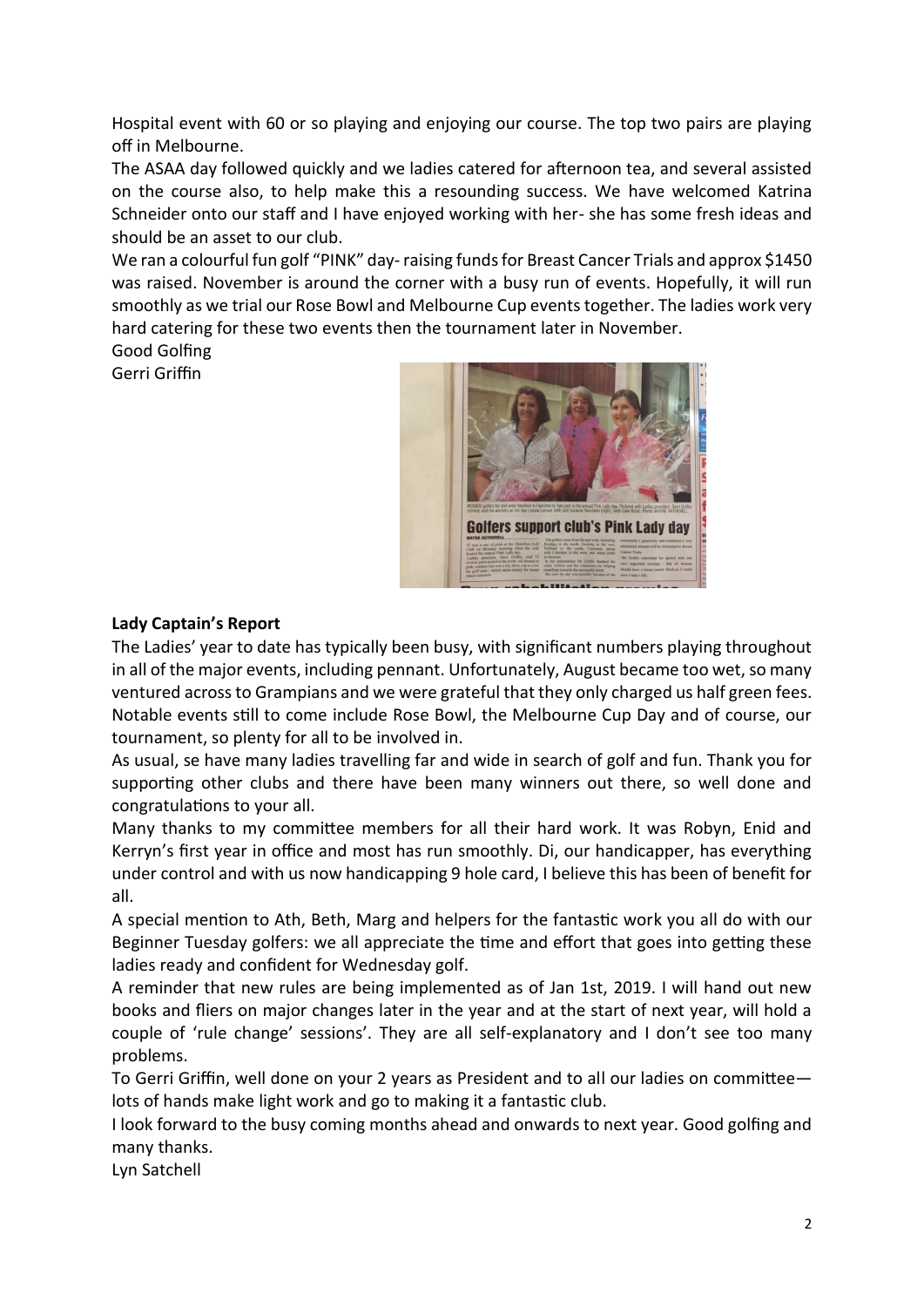## **Captain's Report**

Hi all. Well, we have managed to get through the winter months with no closure of the course (although the hail and rain kept a few golfers away) and now we are approaching the better weather, it's time for all our members to come back playing and encourage our friends to try this great game and experience the excellent atmosphere that the golf club provides. As always, just a friendly reminder to the cart drivers that as the course dries up, we still need

you to use the cart paths that are provided to help keep greens surrounds in good condition. Good golfing

Mal



## **Cart Shed**

Of some concern, one of our members' golf carts was recently borrowed from the cart shed without permission. It was then returned in less than satisfactory condition and incorrectly parked. It raises questions as to how entry was gained to the shed, origin of the cart key and who might be on the premises.

*Please be vigilant in this regard and close the shed after use*, as there is a substantial amount of money invested in these carts and any damage, which cannot be accounted for, has to be borne by the owner – very unfair.



## **Sunday Golf**

The highly successful and well patronised Sunday Golf is continuing in 2018 – 2019. Organised and coordinated by Jim & Marg King, both women and men enjoy social golf and camaraderie. However, whilst there is a relaxed atmosphere on course, there is keen rivalry back in the clubhouse where, over a drink and bbq, players vie for raffle prizes and in particular, the yummy yo-yos. Look, it's a terrific day and it would be great to see more participants, especially men, come along and enjoy the laid back day. (*Keep your eye out for the entry sheet in the foyer*.)

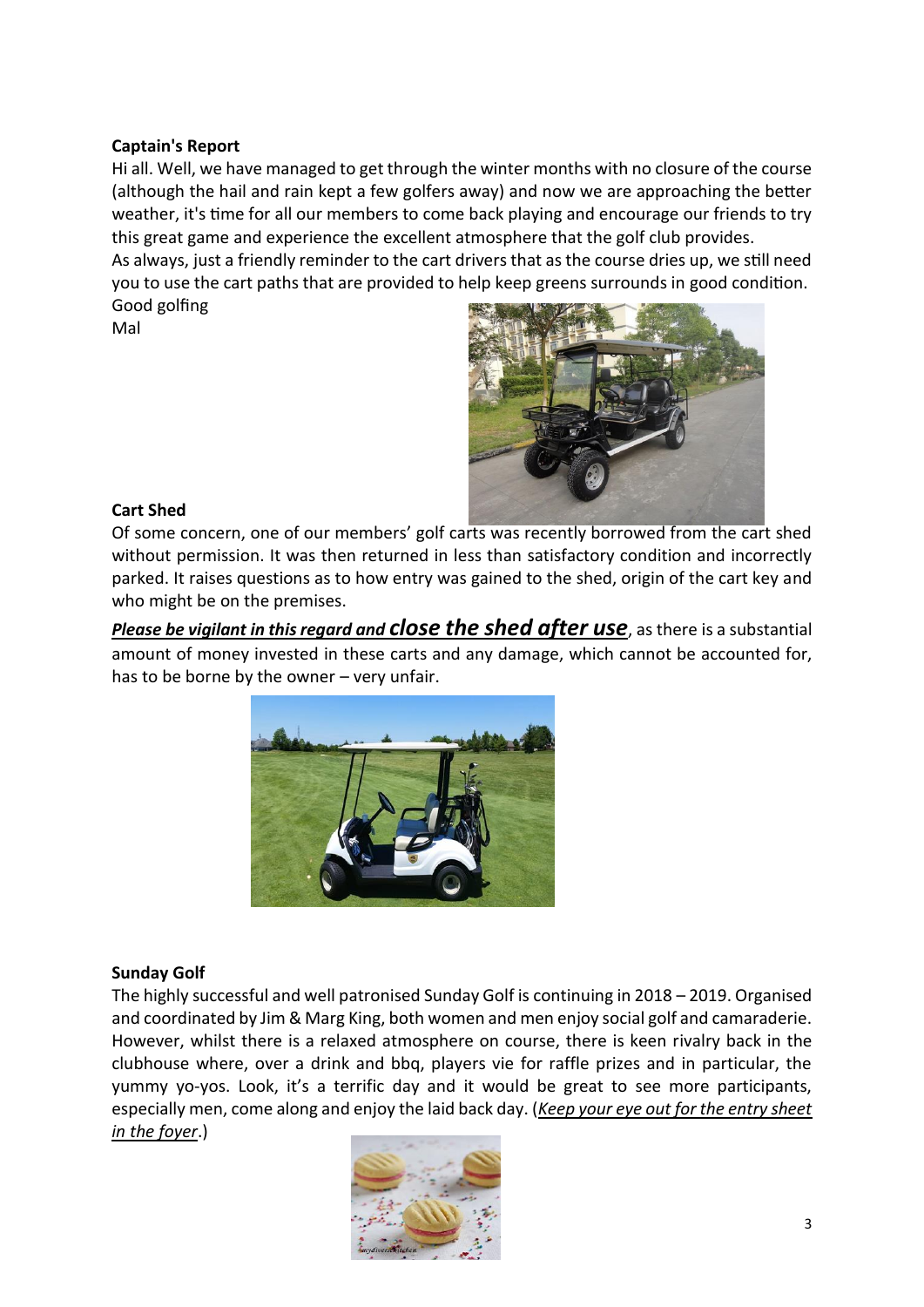## **2018 "My Golf" Junior Clinics – the future of the club**

We are very fortunate to currently have a successful juniors' program running. 17 children (10 boys & 7 girls) are participating, ranging in age from 6 to 13 years, with others involved on an ad hoc basis. It was initiated and promoted by golf professional, Tony Collier (Golf Victoria), who visited a number of local primary schools. Here, there is certainly room to grow, with more school visits possible.

Not surprisingly, the children showed significant improvement over the 4 week program. With instruction in full swings, chipping, putting through 'game sense activities', the emphasis was upon promoting enjoyment through achieving reachable goals. In addition, the children were given the opportunity to play some shortened holes to meet the needs of their abilities, which they loved.

With the additional expertise on hand of Mal Groves, Warren Hall, Mark O'Brien, Adam Manson, Guy Sevior and Mat Walkenhorst, one can gauge that these students are being exposed to quality tuition and it's no surprise that parents are very happy with the program and hoping it will continue.

This opens the door for our next challenge; to establish a more permanent junior golf program at the HGC. *More information to follow.*

**Ben Kelson**

#### **Work Experience**

Baimbridge College year 10 student, Brooklyn Cunnington, has started a long term work experience with the club. He is working alongside our superintendent, Warren Hall and is quickly settling in. Brook is a terrific young man and has an ambition to become the turf manager at Punt Rd (he is a mad keen Tigers supporter). If you see Brooklyn out on the course, please say hello and make him welcome.



#### **Social Side**

Dear members, just a short update on what the social side of things has been up to since the last letter, not that much has happened socially but the Friday night members' draw and raffle continue to provide a social gathering for those who attend. Grand final day was a great day and it was good to see families here all enjoying the day, especially with all the children. Pity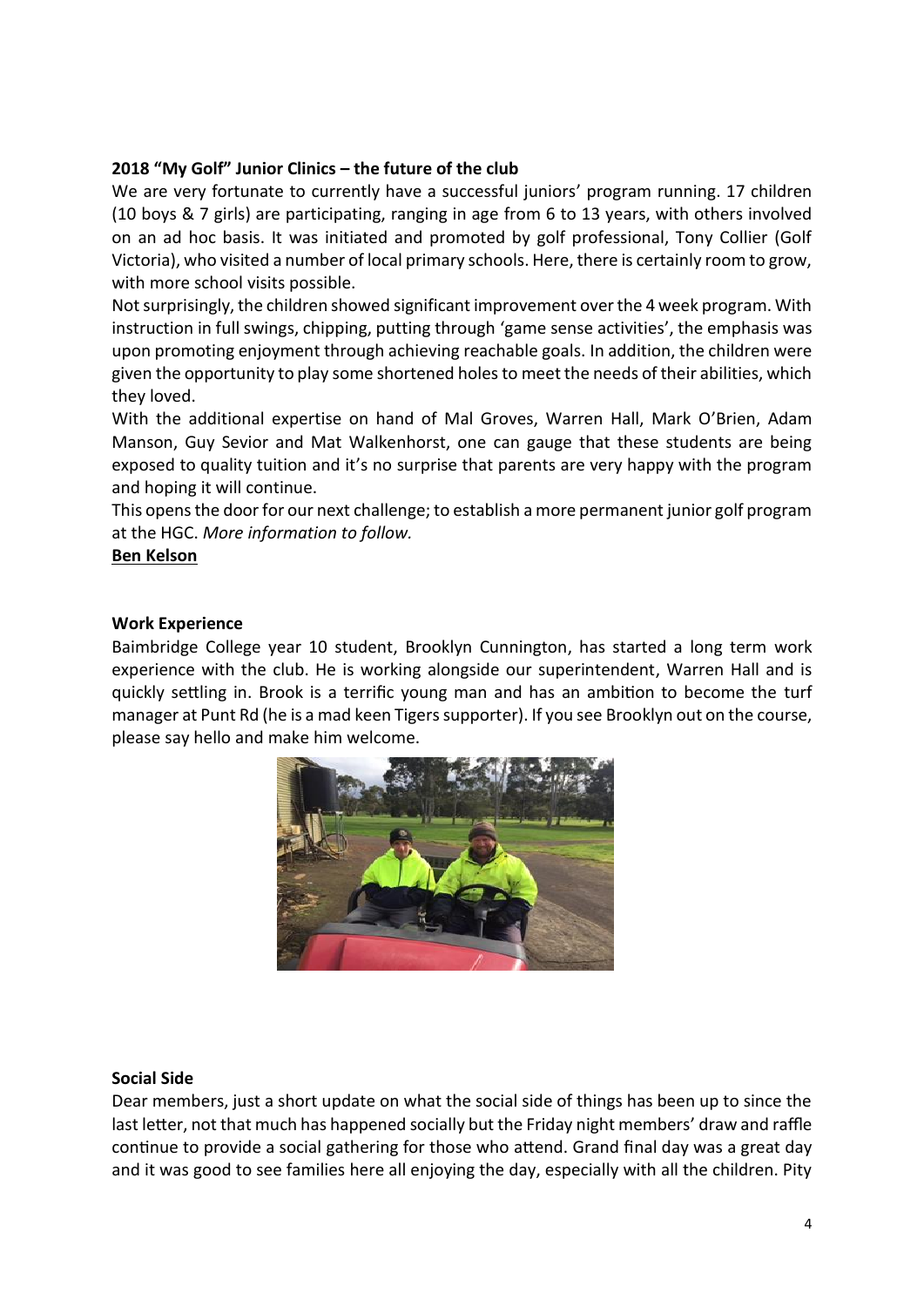the final result wasn't the outcome I expected. All the food and nibbles were supplied through monies raised on Friday nights.

Since its conception, the raffle has contributed to many social events but recently, \$5,000 has been given to the club as part payment for the refurbishment to the décor of the bar area, which is quite a substantial amount, considering that I all came from the members and their generosity. Since the start of Friday night draw, and raffles, it's been great to see the number of people that frequent the nights, especially when the draw gets up in dollars and this will only get better when things hopefully settle down and the catering side of things is sorted out.

While I have the chance, I would like to thank three special people - Graeme and Wilma Trounce and my beautiful wife, Karel, who over the years have toiled tirelessly every Friday night to supply the nibbles and organise the raffle and prizes. While we are not going anywhere, we all feel it would be good to have a little break and just enjoy Friday nights for a bit so it would be good if there would be a number of people willing to take over this role. There are only 2 rules set in stone—1. you have to at the members' draw to win it and 2. it is drawn between 6.00 and 7.00: the rest is easy, so please don't stand back, step forward and help us out.

We welcome Katrina to the golf club. We know she will do her absolute best to help anyone who steps up. And finally, if anyone has any ideas for social events, please let Katrina know; there is never a silly idea. Money is still available in the kitty to help out with any social events. Thank you to all who have helped and contributed to Friday nights—it is a team effort, do not underestimate what we have.

Yours in golf,

Tim Walkenhorst



## **Hospitality Coordinator**

We welcome Katrina Schneider, who joins us on staff as Hospitality Coordinator. From the outset, Katrina has 'hit the ground running' and is very keen to accommodate the needs of her role. A local identity, she already knows many club members and, of course, brings a wealth of experience from previous employments.

Her particular tasks at HGC revolve around organising and coordinating functions and events, which entails close liaison with many parties. Having qualifications in Marketing and Leadership, Katrina is well versed in the importance of communicating with customers and the art of being able to cater for their particular needs. In addition, she has key links with

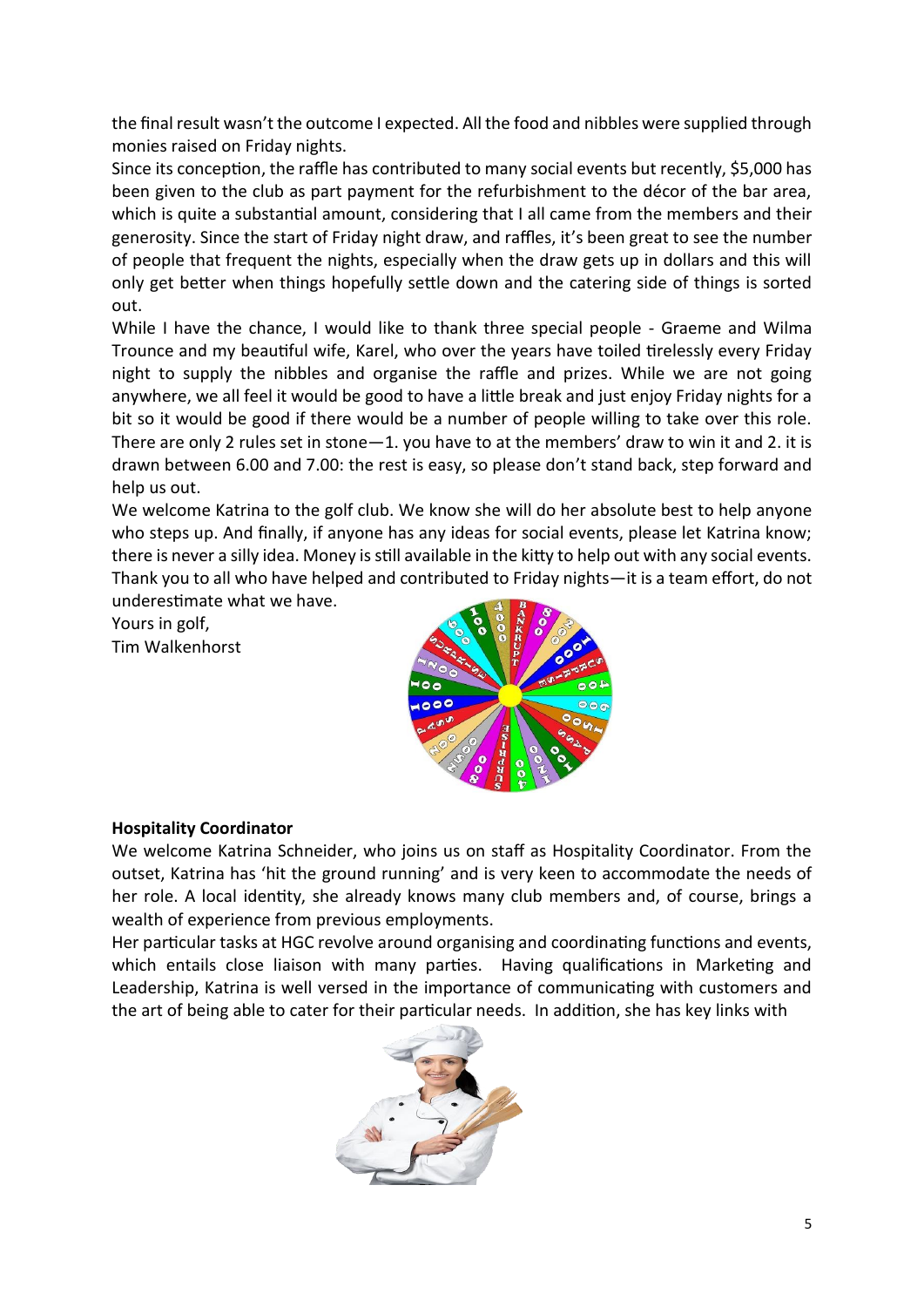various 'reps', thus placing her in a position to obtain best deals for food, beverage and other relevant items.

However, her immediate priority is to get the place in order—'a new broom sweeps clean' and to work from that position. So, whilst some changes may occur, members can look forward to professional service.

Katrina's vibrant nature and professional demeanour are and will continue to be real bonuses and we can be confident that the running of this important area of the club is in good hands.

## **Stock Agents' fund raiser**

Friday, September 21<sup>st</sup> saw the culmination of what had been a substantial amount of work carried out by key personnel, in order to raise vital funds for the newly established Oncology & Dialysis centre at WDHS.

HGC's David Coldbeck, along with stock agents, Heath Templeton and Craig Pertzel, saw the initial concept grow to fruition and along the way, others came on board to assist in what proved to be a most successful venture.

All up, the event raised over \$24,000 for the centre, due largely to the generous support of stock agents and related businesses.

WDHS board chairperson, Ian Whiting was most grateful and praiseworthy of not only the concept but of the determined and unflinching efforts of those involved and took much pleasure in awarding the Taylor Motors' team with first prize and a trophy each.

On the day, over 130 players took part in the 4BBB Stableford event, vying for lucrative prizes for 1<sup>st</sup>, 2<sup>nd</sup> & 3<sup>rd</sup>, along with a number of hole awards. In addition, participants could pit their skills against the bookie, opt to 'buy a drive' on a par 3 and par 5 and of course, try their luck on the spinning wheel and at the auction, where substantial prizes were on offer.

So, the regular weekly meetings between Bernie Porter, Dave Coldbeck and Noel Jennings kept everyone in the know and everything on track and were definitely needed to bring such a massive program together for this worthy cause.

The HGC is very pleased to be part of such community events and is in the early stages of gearing up for more to follow.



## **Suggestion Box**

A reminder that all your suggestions (and grievances) can be left in *writing and signed* in the **suggestion box**, to be found close by the bar or talk to a committee member.

#### **November 2019**

Whilst more details will be forthcoming, we can reveal that a Morwell based power company will have access to the HCG during November 1<sup>st</sup>, 2<sup>nd</sup> & 3<sup>rd</sup> (Friday, Saturday & Sunday) of next